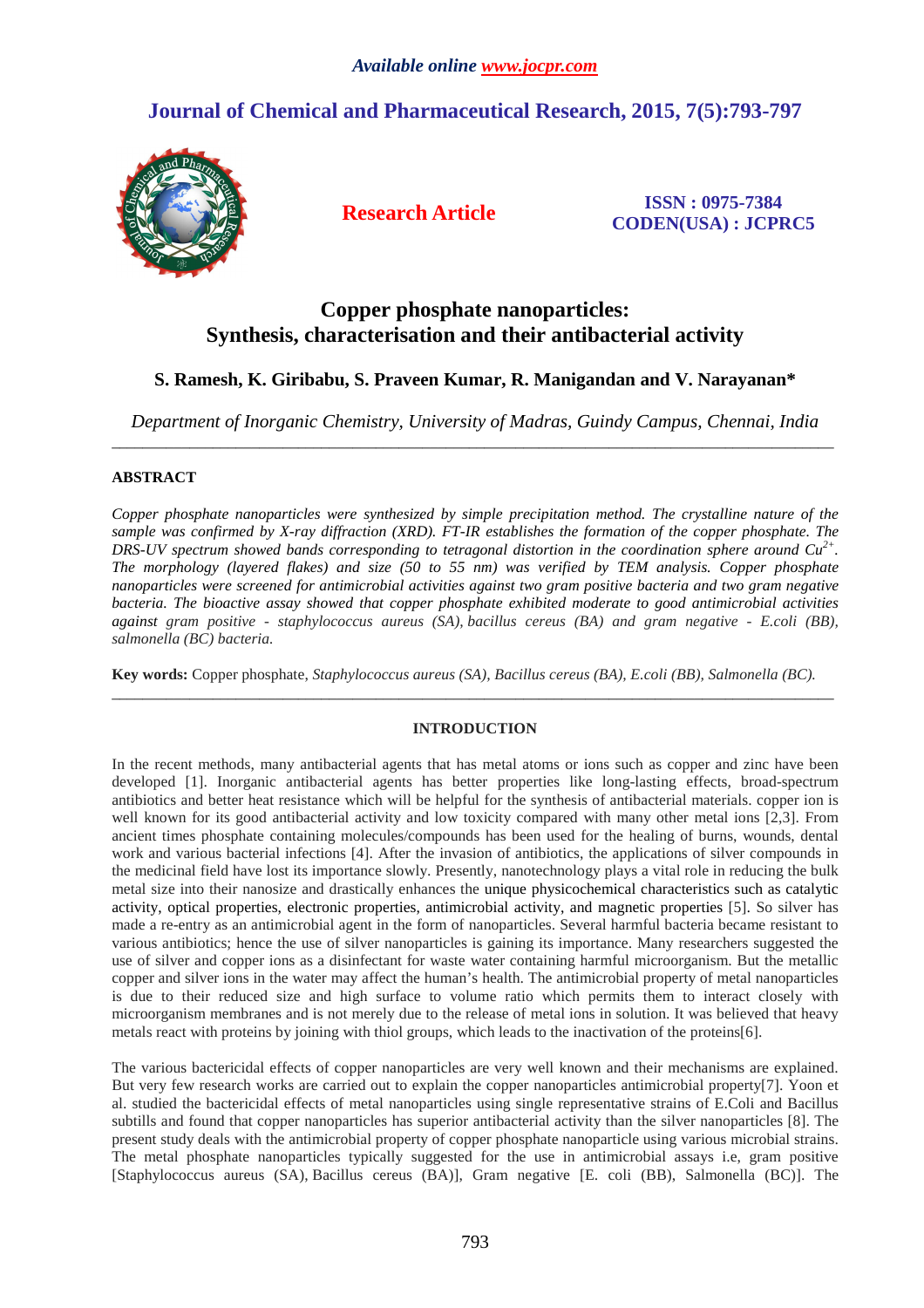antimicrobial effect was quantified based on the inhibition zone measured in the disk diffusion tests conducted in plates and by determining the minimum growth inhibitory concentrations (MIC) in liquid batch cultures.

*\_\_\_\_\_\_\_\_\_\_\_\_\_\_\_\_\_\_\_\_\_\_\_\_\_\_\_\_\_\_\_\_\_\_\_\_\_\_\_\_\_\_\_\_\_\_\_\_\_\_\_\_\_\_\_\_\_\_\_\_\_\_\_\_\_\_\_\_\_\_\_\_\_\_\_\_\_\_*

#### **EXPERIMENTAL SECTION**

#### **Materials**

Copper acetate, and silver acetate were purchased from Sigma-Aldrich. Phosphoric acid, acetone, hydrazine hydrate and ethanol were purchased from SRL India Ltd., and used as received. Double distilled water used as solvent throughout the experiment.

#### **Synthesis of the copper phosphate nanoparticle**

Copper phosphate nanoparticles were synthesized by reacting stoichiometric amount of copper acetate and phosphoric acid. 3 mmol of copper acetate was dissolved in 150 mL distilled water, which was homogenized for 20 min with stirring. After 20 min, 3 mmol of phosphoric acid was added slowly into the copper acetate solution. The colourless-cloudy precipitate was formed, after that 2 mL of hydrazine hydrate were also added to it. The resulting colourless foam-like product was centrifuged and washed with de-ionized water thrice. In addition, the product was precipitated by adding ethanol (20 mL) followed by two to three cycles of centrifugation at 4000 rpm to remove excess unreacted species. Then the precipitate is calcined at 300  $^{\circ}$ C for 24 hours. Similarly Ag-Cu<sub>3</sub>PO<sub>4</sub> nanoparticles were prepared by taking 8 mmol of copper acetate and 8 mmol of o-phosphoric acid to form the colloidal solution. Then centrifuged, washed with distilled water and ethanol to remove any dissolved impurities.

#### **Characterization**

Crystal structure, crystallite size and lattice parameter of the product was determined by Rich Siefert 3000 diffractometer with Cu K<sub>α1</sub> radiation ( $\lambda = 1.5406$  Å). Fourier transform Infrared spectroscopy (FTIR) spectrum was recorded on a Perkin Elmer FTIR spectrophotometer in the region of 4000 to 400 cm<sup>-1</sup>. The morphology was analyzed by HITACHI SU6600 (FE-SEM) field-emission scanning electron microscopy coupled with energy dispersive angle X-ray (EDAX) and high resolution transmission electron microscopy (HRTEM) using a FEI TECNAI  $G<sup>2</sup>$  model T-30 at accelerating voltage of 250 kV. Raman spectrum was recorded using laser confocal microscope, Raman-11 Nanophoton Corporation, Japan and diffused reflectance-ultraviolet-visible (DRS-UV-Vis) absorbance spectrum was recorded using Perkin Elmer lambda 650 spectrophotometer.

#### **RESULTS AND DISCUSSION**

XRD pattern of the as-synthesized copper phosphate nanoparticles were shown in Figure 1. All the diffraction peaks could be indexed to the monoclinic phase matched with standard card (JCPDS. No: 049-1145) of  $Cu_4H(PO_4)3.3H_2O$ . For the sample calcined at 300  $\degree$ C, the XRD pattern showed well defined diffraction peaks[9-13]. The peak broadening in the diffraction patterns is indicative of smaller crystallite size of 50 to 55 nm. The crystallite size of the copper phosphate nanoparticles were calculated using Scherer relation.





DRS- UV visible spectrum of copper phosphate is shown in Fig 2. The intense broad absorption band at 250 nm  $(\lambda_{\text{max}})$  is due to electronic excitation in phosphate. The low energy absorption band extending from 550 nm to near IR region is due to electronic transition (d-d transition in  $Cu^{2+}$ ). Such a broad absorbance is attributed to octahedral environment of phosphate around  $Cu^{2+}$ . It is expected tetragonal distortion for the coordination sphere. As a result of distortion the axial oxidic sites are to be far off compared to equatorial oxidic sites. As a result the doublet  $t_2$ g level of  $Cu^{2+}$  is split into doublet  $e_g$  (low energy orbitals) doublet  $b_2g$  orbital high energy state, doublet  $e_g$  level is split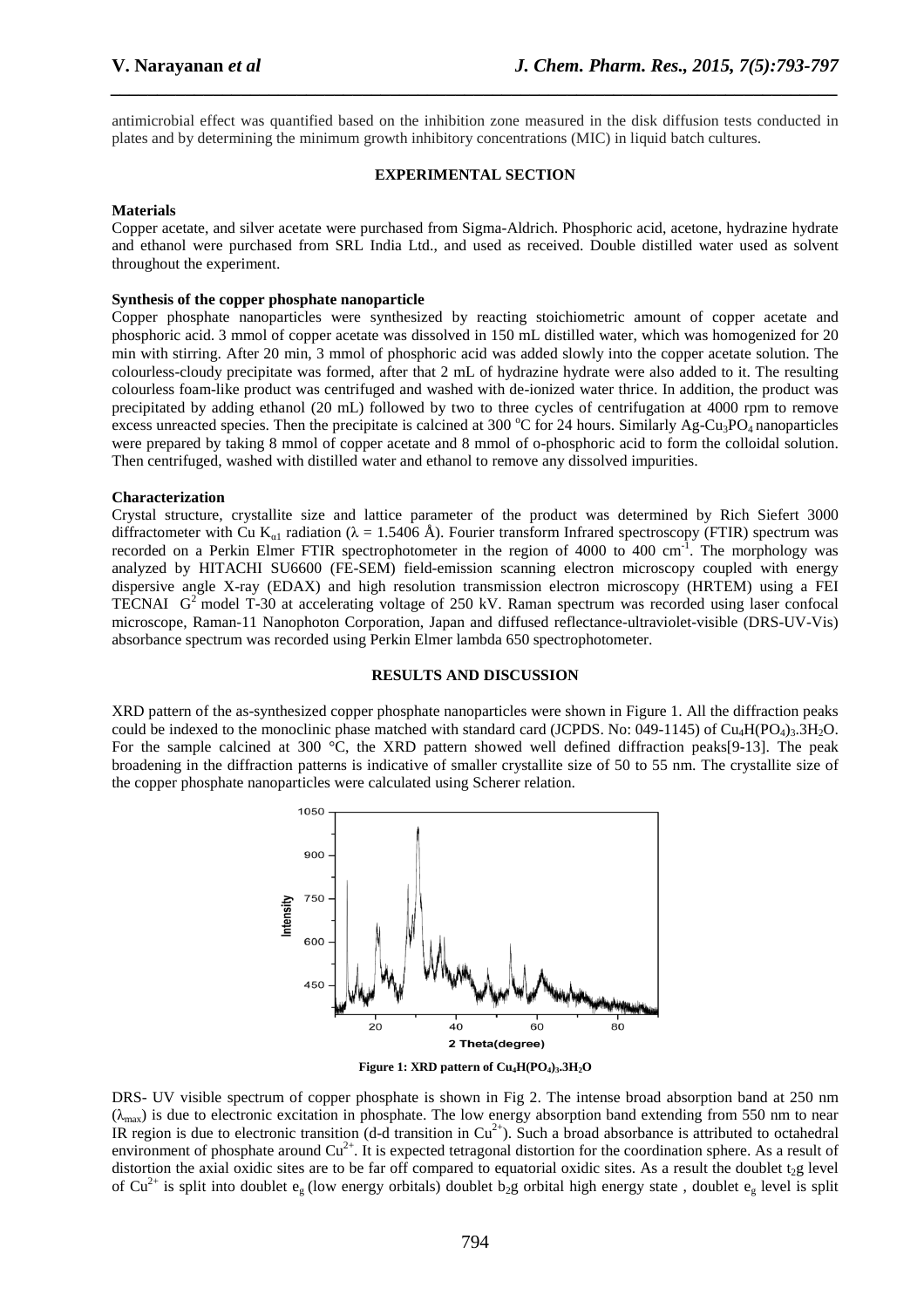into doublet  $a_1g$ (low energy) and doublet  $b_1g$ (high energy). For this splitting the expected d-d transitions are doublet  $a_1g \rightarrow$  doublet  $b_1g$ . doublet  $a_1g \rightarrow$  doublet  $b_1g$  and doublet  $e_g \rightarrow$  doublet  $b_1g$  as shown in figure 2a. As result of these three transitions the absorbance is broad. As a spectrum was UV vis region the three absorbance bands are not deconvulted in this spectrum. The appearance of green color is also due to the portion of absorbance occurring in the visible region[14].

*\_\_\_\_\_\_\_\_\_\_\_\_\_\_\_\_\_\_\_\_\_\_\_\_\_\_\_\_\_\_\_\_\_\_\_\_\_\_\_\_\_\_\_\_\_\_\_\_\_\_\_\_\_\_\_\_\_\_\_\_\_\_\_\_\_\_\_\_\_\_\_\_\_\_\_\_\_\_*



**Figure 2: DRS-UV-Visible spectrum of Cu4H(PO4)3.3H2O** 

The FTIR spectrum of copper phosphate is shown in figure 3. The intense broad peak in the high energy region is due to O-H stretching vibration of water and phosphate. Presence of water in copper phosphate is confirmed by its bending vibration at about 1620 cm<sup>-1.</sup> As the OH stretching vibration showed a sudden fall in transmittance at about 3500 cm-1.The phosphate ligand might have at least an OH group. The phosphate vibration yielded a very intense band at about 1000 cm<sup>-1</sup>. The short peak around 550 cm<sup>-1</sup> is ascribed to copper oxide vibration CuO[15]. So this IR spectrum evidently proves phosphate ligand with at least an -OH group and water molecules.



**Figure 3: FTIR spectrum of Cu4H(PO4)3.3H2O** 

The Raman spectrum of copper phosphate is shown in figure 4. As the OH bond is very much polar their vibrations are not observed in the Raman spectrum[16]. The phosphate vibrations yielded peaks at about 1000 cm<sup>-1</sup>. The group of peaks around  $500 \text{ cm}^{-1}$  is due to copper oxide vibrations.



**Figure 4: Raman spectra of Cu4H(PO4)3.3H2O**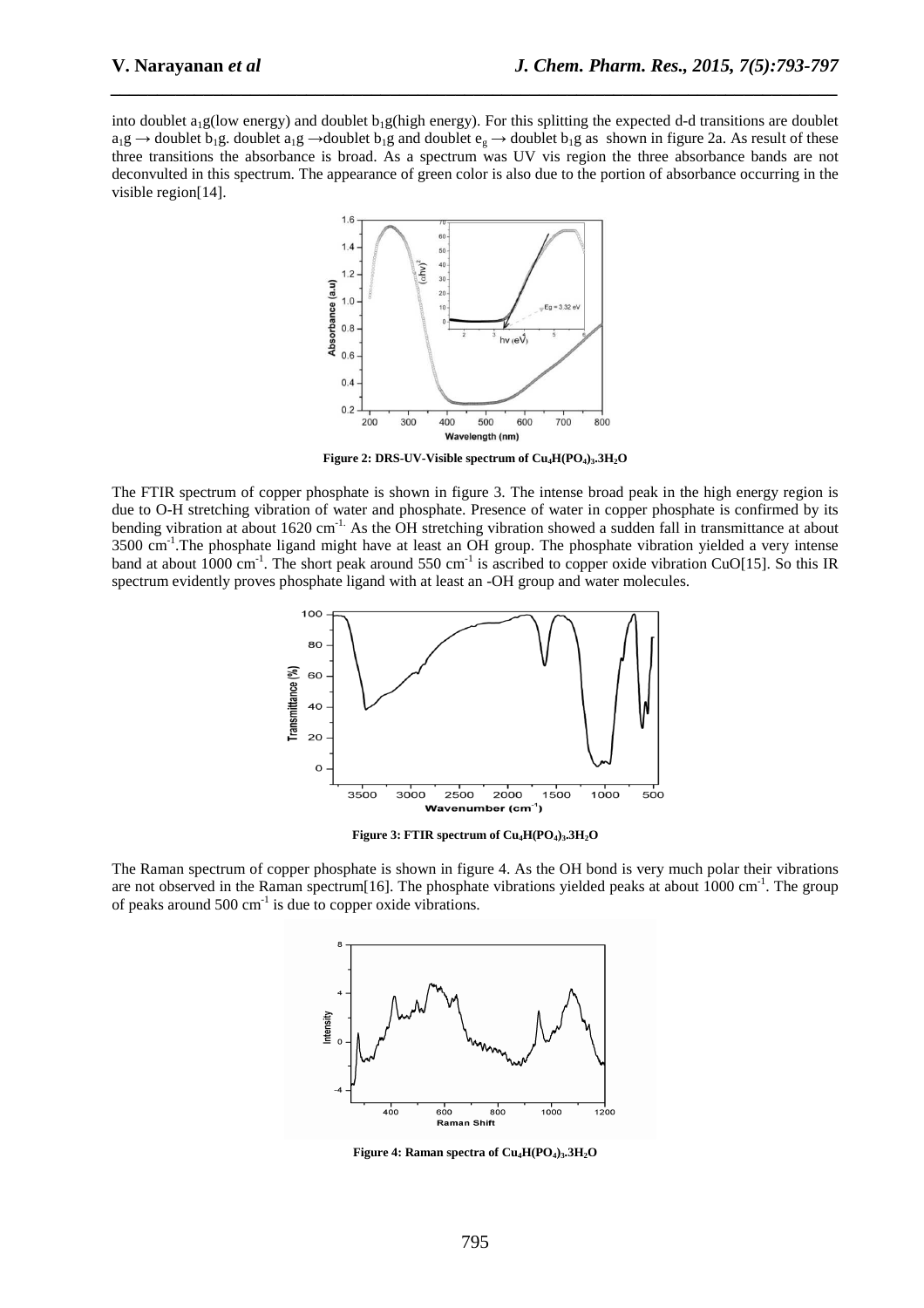Figure 5a, and 5b shows the FESEM-EDAX images of the as prepared copper phosphate nanoparticles, which clearly indicates that the product consists of layered flakes. The high magnification FESEM image (Figure 5b) exhibits that the formation of flake shaped particle. The inspection of images suggests that the coalescence between the particles may contribute to the growth by the orientation mechanism in the precipitation method. In addition, the elemental analysis was obtained by EDAX analysis, shown in Figure 4c, which clearly demonstrates homogeneous distribution of copper, phosphorous, oxygen, and carbon elements. HRTEM images of copper phosphate nanoparticles shown in Figure 6a, 6b, 6c and 6d reveals that the observed results well-matched with the FESEM results. In agreement with the FE-SEM results, the average diameter was measured in the range of 50-55 nm. Selected area energy diffraction (SAED) pattern shown in Figure 6e reveals that the particles were highly crystalline in nature. The images represents of copper phosphate nanoparticles at 300 °C, reveals that the particles were close to elongated spheroids with aggregation due to the temperature. While magnifying image (Figure 6b) shows the bar like flakes. The growth of the plate like structure was confirmed by the HRTEM images which evidences the presence stacked flakes with little aggregation, and it was in good agreement with the FESEM-EDAX results shown above.

*\_\_\_\_\_\_\_\_\_\_\_\_\_\_\_\_\_\_\_\_\_\_\_\_\_\_\_\_\_\_\_\_\_\_\_\_\_\_\_\_\_\_\_\_\_\_\_\_\_\_\_\_\_\_\_\_\_\_\_\_\_\_\_\_\_\_\_\_\_\_\_\_\_\_\_\_\_\_*



**Figure 5:** (a) FE SEM  $\&$  (b) HRTEM image of  $Cu_4H(PO_4)_3.3H_2O$ 



**Figure 6: Digital photograph of antimicrobial activities for Cu4H(PO4)3.3H2O** 

#### **Antibacterial assays**

The antimicrobial activities of the test compounds and Streptomycin (Hi-media) were determined against gram positive and gram negative pathogens as described previously [17] . The Silver-copper phosphate nanocomposites were dissolved (10 mg/mL) in DMSO (Sigma) to provide stock solutions. A single colony of test strain was pregrown overnight in 2 mL Muller–Hinton broth (MHB) at 37 C with constant shaking at 225 rpm. The following day, the inocula were prepared by diluting the overnight culture with 0.9% NaCl to a 0.5 McFarland standard. The agar diffusion method was followed for antibacterial susceptibility test. Petri plates were prepared by pouring 19 ml of Mueller Hinton Agar and allowed to solidify. These agar plates were inoculated with 0.1 ml of standardized bacterial suspension ( $2x10^6$ cells/ml) and uniformly spread. A 6 mm well was cut at the centre of the agar plate and the well was loaded with 100**µl** of each test compound (dissolved in DMSO). The diameter of the inhibition zone observed around the well was measured for each bacterium after 24 hrs of incubation at 37° C. The well filled with DMSO served as negative control and the well filled with Streptomycin served as a positive control. In an era of